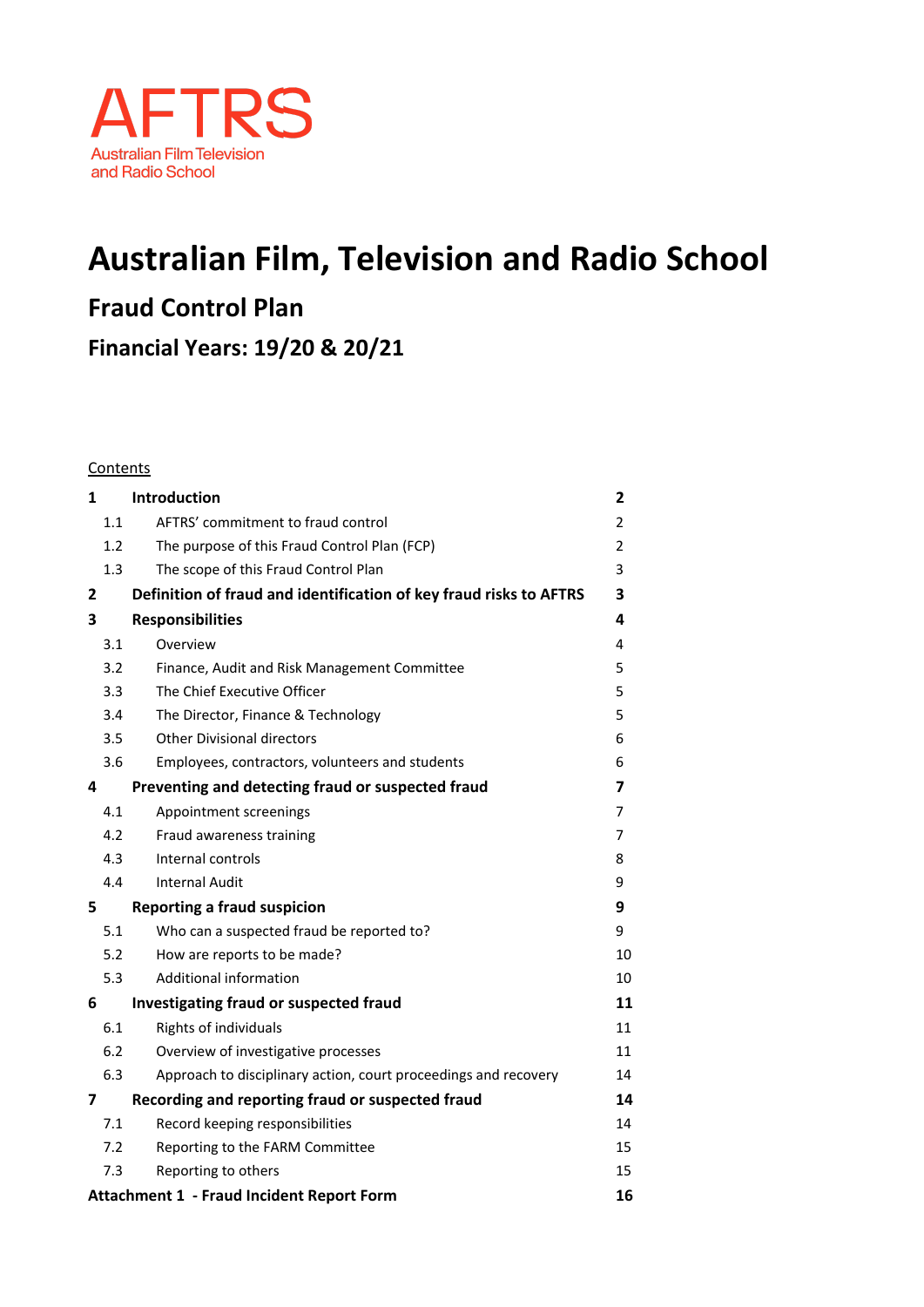# <span id="page-1-0"></span>**1 Introduction**

As an Australian Government statutory authority, the Australian Film, Television and Radio School (**AFTRS**) is bound by the *Public Governance, Performance and Accountability Act 2013* (**PGPA Act**), and the rules made under the PGPA Act.

The PGPA Act requires AFTRS, among other things, to meet high standards of governance, performance and accountability and to use and manage public resources properly. Section 10 of the *Public Governance, Performance and Accountability Rule 2014* (**PGPA Rule**) establishes a minimum standard applying to AFTRS' Council for managing the risk and incidents of fraud.

This *Fraud Control Plan* (**FCP**) meets AFTRS' obligations under the PGPA Act and the PGPA Rule. It is also consistent with the *Commonwealth Fraud Control Framework*, including the *Commonwealth Fraud Control Policy* and the *Resource Management Guide No. 201* issued by the Minister for Justice. Both contain key principles and best practice advice for effective fraud control.

AFTRS has a zero-tolerance policy towards fraudulent and corrupt activity or behaviour. A zero tolerance approach to fraud and corruption does not mean that all fraud and corruption can be avoided or prevented, but it does mean that all instances of alleged or suspected fraud will be dealt with according to this Plan.

# <span id="page-1-1"></span>**1.1 AFTRS' commitment to fraud control**

AFTRS does not tolerate dishonest or fraudulent behaviour.

AFTRS is committed to minimising, detecting, investigating and reporting on fraud, with the ultimate goal of preventing it and encouraging an ethical culture.

*Everyone* working at AFTRS is responsible for the proper management of public resources and therefore for preventing fraud against AFTRS

AFTRS is committed to fraud control because fraud against AFTRS adversely affects:

- AFTRS' resources, and therefore public resources, including information and property; and
- the integrity, public confidence and the good reputation of AFTRS and the Commonwealth.

According to the Australian Government's fraud control framework, fraud control strategies should be an integral part of an entity's culture, processes and practices.

# <span id="page-1-2"></span>**1.2 The purpose of this Fraud Control Plan (FCP)**

This Fraud Control Plan has been prepared to:

- implement AFTRS' clear policy position on fraud, delineated in its *Administrative Orders*, *Codes of Conduct* and *Fraud Control Policy*;
- reflect a risk-based approach, and form part of AFTRS' general risk management framework;
- reflect the key requirements of the *Resource Management Guide No. 201*;
- establish a coordinated approach to investigations of suspected fraud;
- safeguard disclosers of potential wrongdoing and the reputation of individuals;
- ensure external reporting obligations are met; and
- describe AFTRS' ongoing monitoring and improvement of fraud detection to minimise, and ultimately prevent, the potential for fraud against AFTRS.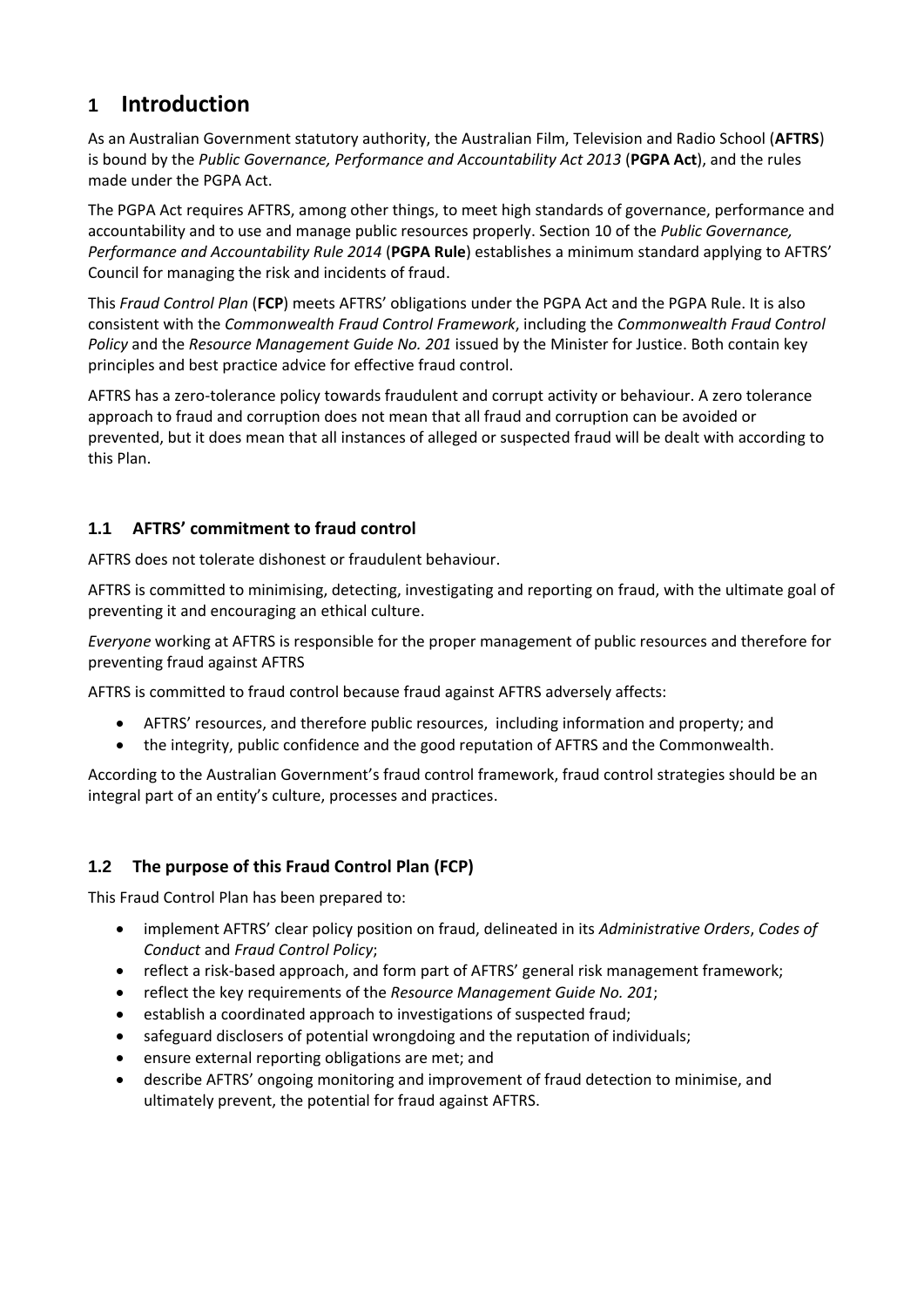# <span id="page-2-0"></span>**1.3 The scope of this Fraud Control Plan**

The FCP primarily applies to all AFTRS' employees, including casual employees, contractors and volunteers. The FCP also applies to students and the public to the extent they are implicated in fraudulent conduct. General and academic student misconduct is dealt with separately under the AFTRS Code of Conduct. In addition, the FCP allows members of the public to report suspected fraud incidents.

# <span id="page-2-1"></span>**2 Definition of fraud and identification of key fraud risks to AFTRS**

AFTRS adopts the definition of fraud set out in the *Commonwealth Fraud Control Framework*, which is:

# *Dishonestly obtaining a benefit, or causing a loss, by deception or other means.*

The benefits obtained may be tangible or intangible (such as information) and may be obtained by a third party and not the perpetrator of the fraud.

For fraud to exist there must be deception that is intended and not accidental or careless or the result of an error.

Examples of fraud include:

- theft or improper disposal of assets or revenue
- accounting fraud (for example, false invoicing)
- misuse of credit cards
- taking bribes or secret commissions or improperly accepting gifts
- using resources (such as computers) for personal benefit, including by gaining unauthorised access to other systems
- using information for personal gain
- other misuse or unlawful obtaining of assets, equipment, facilities or services
- wrongfully using intellectual property
- not disclosing conflicts of interest in key decision-making or biased decision-making
- improper conduct in procurement and contract management processes, including charging an organisation for goods or services that are incomplete or not delivered
- other bribery, corruption or abuse of office
- providing false or misleading information, or failing to provide information where there is an obligation to do so
- making or using forged or falsified documents
- corrupt practices that benefit causes or interest groups, rather than an individual
- dishonestly using research funds or sponsorships
- fabrication, falsification or plagiarism of research or scholarly work
- causing a loss or creating a liability

The key fraud risk areas for AFTRS are:

- theft of AFTRS' intellectual property
- theft of other AFTRS' resources (including physical assets, information held on IT systems, and use of AFTRS equipment) or services
- misuse of other AFTRS resources (including physical assets, information held on IT systems, and use of AFTRS equipment) or services
- undisclosed conflicts of interest in key decision-making and biased decision making
- improper conduct in procurement and contract management processes
- fraud with purchasing, credit card and accounts payable processes (e.g. false invoicing)
- falsifying student records
- students / applicants submitting material or work that is not their own
- non-paying students in AFTRS Open courses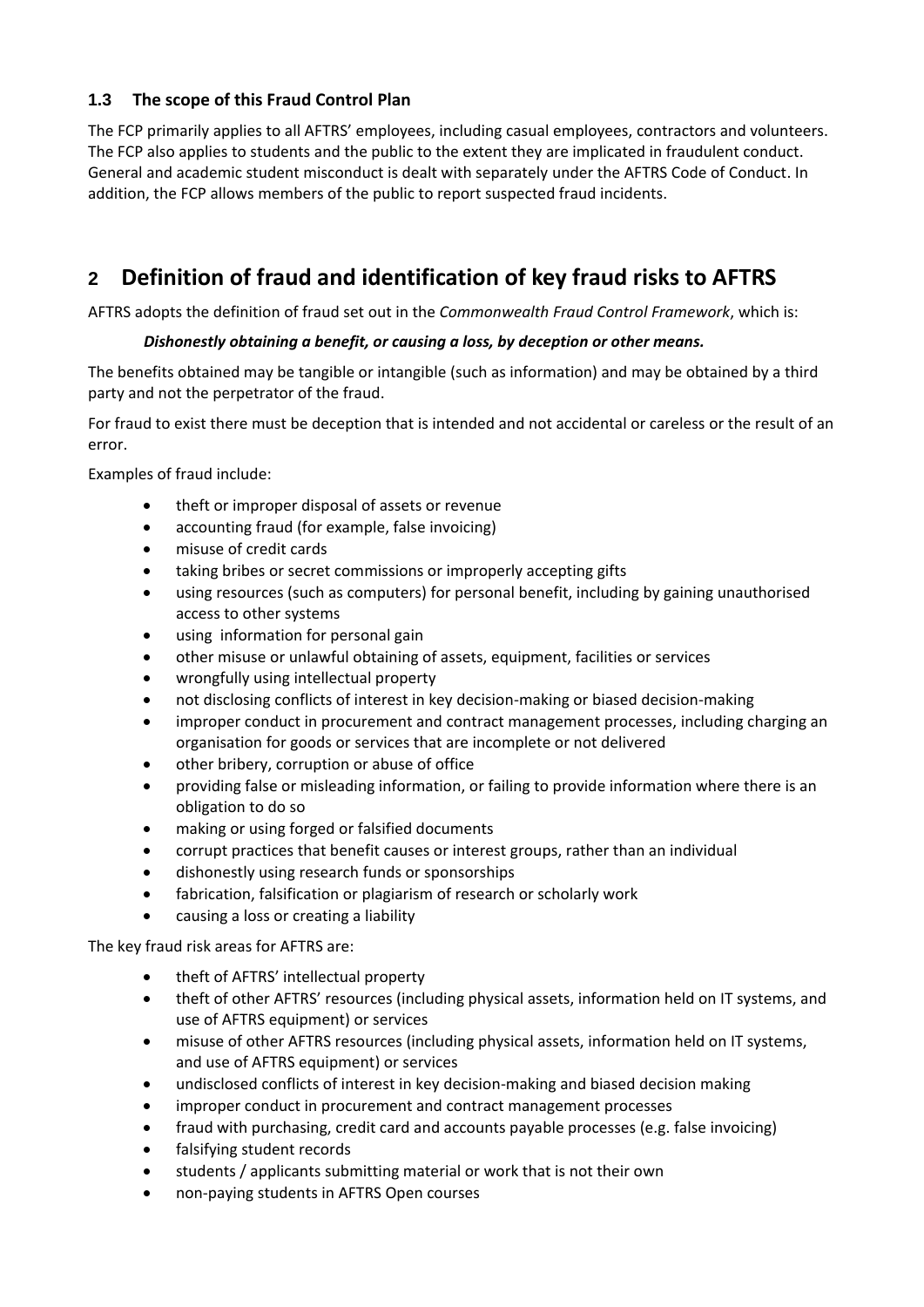Fraud can be any or all of a criminal offence, a breach of the duties of officials under the PGPA Act, a breach of contract, or other wrong.

# <span id="page-3-0"></span>**3 Responsibilities**

# <span id="page-3-1"></span>**3.1 Overview**

To manage the risk of fraud against AFTRS, AFTRS needs to ensure that fraud control responsibilities are documented and that all office holders, employees, contractors, volunteers and students understand their specific responsibilities.

Primary responsibility lies with the AFTRS' Council, which is responsible for:

- governing the entity in a way that promotes the proper use and management of public resources for which AFTRS is responsible, the achievement of AFTRS' purposes and AFTRS' financial sustainability; and
- establishing and maintaining an appropriate system of risk oversight and management for AFTRS and an appropriate system of internal controls for AFTRS.

In particular, AFTRS' Council - as the "Accountable Authority" under the PGPA Act is responsible for taking all reasonable measures to prevent, detect and deal with fraud relating to the entity, including by:

- conducting fraud risk assessments regularly and when there is a substantial change in the structure, functions or activities of the entity; and
- developing and implementing a fraud control plan that deals with identified risks as soon as practicable after conducting a risk assessment; and
- having an appropriate mechanism for preventing fraud, including by ensuring that:
	- o officials of the entity are made aware of what constitutes fraud; and
	- $\circ$  the risk of fraud is taken into account in planning and conducting the activities of the entity; and
- having an appropriate mechanism for detecting incidents of fraud or suspected fraud, including a process for officials of the entity and other persons to report suspected fraud confidentially; and
- having an appropriate mechanism for investigating or otherwise dealing with incidents of fraud or suspected fraud; and
- having an appropriate mechanism for recording and reporting incidents of fraud or suspected fraud; and
- setting the ethical tone within AFTRS.

Under the PGPA Act, AFTRS' Council members and AFTRS' employees are required to:

- exercise the degree of care and diligence that a reasonable person would exercise in their position;
- act in good faith and for a proper purpose;
- not improperly use their position to gain a benefit or an advantage for themselves or any other person or cause or seek to cause detriment to the entity, the Commonwealth or any other person;
- not improperly use information obtained because of their position to gain or seek to gain a benefit or an advantage for themselves or any other person or cause or seek to cause detriment to AFTRS, the Commonwealth or any other person; and
- disclose any material personal interests they have relating to AFTRS' affairs.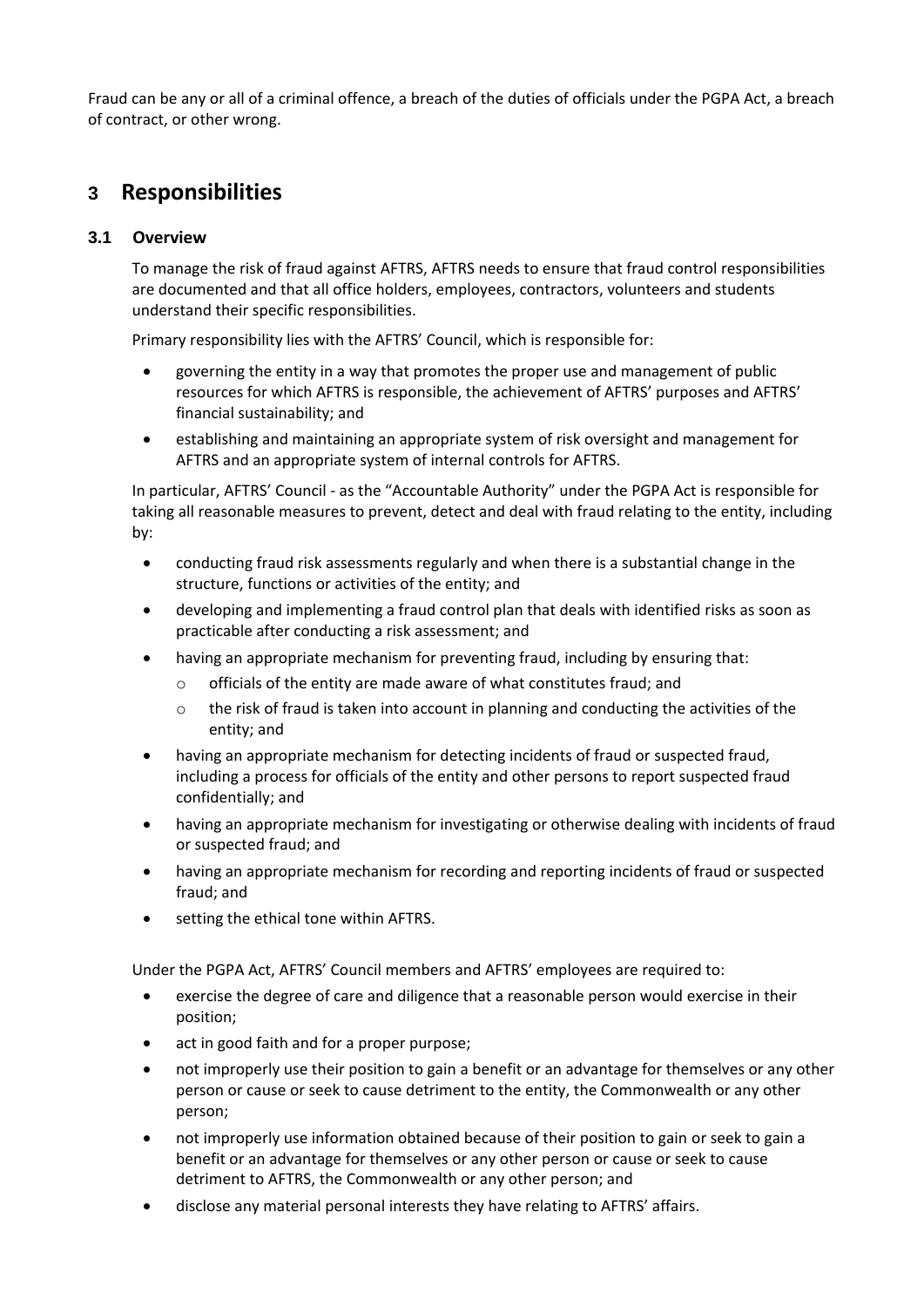The sections that follow give further details of the fraud prevention and management responsibilities that apply.

### <span id="page-4-0"></span>**3.2 Finance, Audit and Risk Management Committee**

The Finance, Audit and Risk Management (**FARM**) Committee, a sub-committee of Council, oversees fraud risks, as part of AFTRS' risk management activities, and the controls relating to those risks. In doing so, the FARM Committee receives, reviews and endorses the FCP and receives reports from the Director, Finance & Technology on the implementation of fraud control strategies, on any non-trivial incidents of suspected fraud, and on any suspected fraud incidents referred, or not referred, to State, Territory or the Australian Federal Police (**AFP**). The FARM Committee reviews these reports to ensure that appropriate and timely action is taken.

# <span id="page-4-1"></span>**3.3 The Chief Executive Officer**

AFTRS' Chief Executive Officer (CEO) is responsible for promoting an ethical and fraud awareness culture and implementing AFTRS' fraud control measures, including AFTRS' *Fraud Control Policy* and FCP.

Reports of alleged fraudulent conduct may be made directly to the CEO, and the CEO may investigate fraud allegations. The CEO is responsible for determining the course of action following identified or reported incidents of fraud, including whether or not allegations are investigated internally or externally or referred to State, Territory or the Australian Federal Police (**AFP**). The CEO ensures that appropriate reports about fraud and fraud control are made to the responsible Minister, Council and the FARM Committee.

# <span id="page-4-2"></span>**3.4 The Director, Finance & Technology**

The Director, Finance & Technology is responsible for coordinating the implementation of fraud control measures in AFTRS.

The responsibilities include to:

- *conduct* a *Fraud Risk Assessment* and revise the FCP every 2 years or sooner as required, for example when aware of any structural or system changes that may affect the level of risk
- *provide reports* to the FARM Committee on the implementation of fraud control strategies contained in the FCP, and on the outcomes of investigations and the recovery of any losses
- *report* fraud data annually to the Australian Institute of Criminology (**AIC**)
- *provide* input into policies, procedures and guidelines that relate to areas of fraud risk
- *promote* awareness of fraud and fraud prevention
- *be* the principal contact on fraud and fraud related matters for employees, external investigators, the AFP, the AIC and the Attorney General's Department, including by receiving reports on alleged fraud.

The Director, Finance & Technology and the Head of Facilities are together responsible for:

- *ensuring* that AFTRS' premises are secure to prevent:
	- o unauthorised access
	- o unauthorised removal of information or assets
	- o theft of assets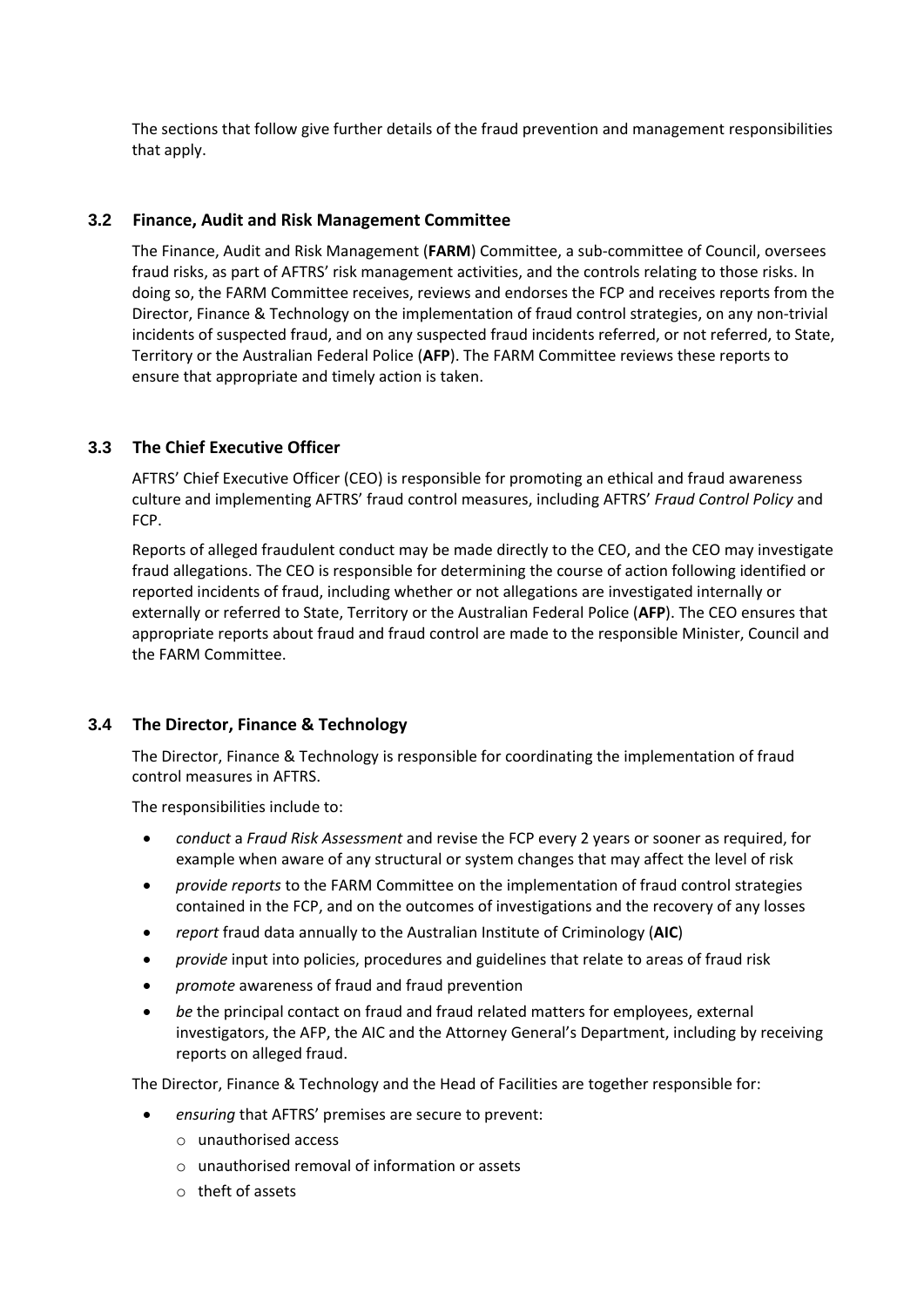- o damage to assets
- $\circ$  physical threat to employees, contractors, students and volunteers (e.g. by members of the public); and

The Director, Finance & Technology, Head of Business Applications & Infrastructure and the Technology Servicedesk Manager are responsible for information security within AFTRS including:

- *implementing* approved IT security policies
- *developing* IT security procedures and guidelines
- *monitoring* of IT security
- *providing* reports and advice on IT security matters to the CEO and other Divisional Directors
- *arranging ongoing* training and awareness in IT security matters for authorised users

#### <span id="page-5-0"></span>**3.5 Other Divisional directors**

Other Divisional directors are responsible for:

- *taking* a leadership role in promoting ethical behaviour within AFTRS
- *identifying* and *mitigating* potential fraud risks to their Division
- *developing*, *implementing* and *monitoring* fraud control strategies in conjunction with the Director, Finance & Technology to address fraud risks to AFTRS generally
- *reporting* incidents and reports of suspected fraud to the Director, Finance & Technology
- *ensuring* that employees receive appropriate fraud awareness training.

#### <span id="page-5-1"></span>**3.6 Employees, contractors, volunteers and students**

Employees, contractors and volunteers must:

- act in a professional manner
- comply with the applicable AFTRS' *Code of Conduct* and with legal requirements, policies and directives
- avoid waste or misuse of AFTRS resources, including information
- be aware of the signs of misconduct and fraud
- report any suspected fraudulent activity coming to their attention
- assist with any enquiries and investigations relating to misconduct and fraud
- attend fraud awareness training

Students must:

- comply with the applicable *Code of Conduct* and applicable AFTRS' policies and procedures
- be scrupulous in their use of Commonwealth information, money, property, goods and services
- report any corrupt or fraudulent activity coming to their attention

Information for students about their responsibilities in relation to appropriate conduct and fraud control is included in the *Student Handbook* and the *Information Guide*, available on AFTRS' website.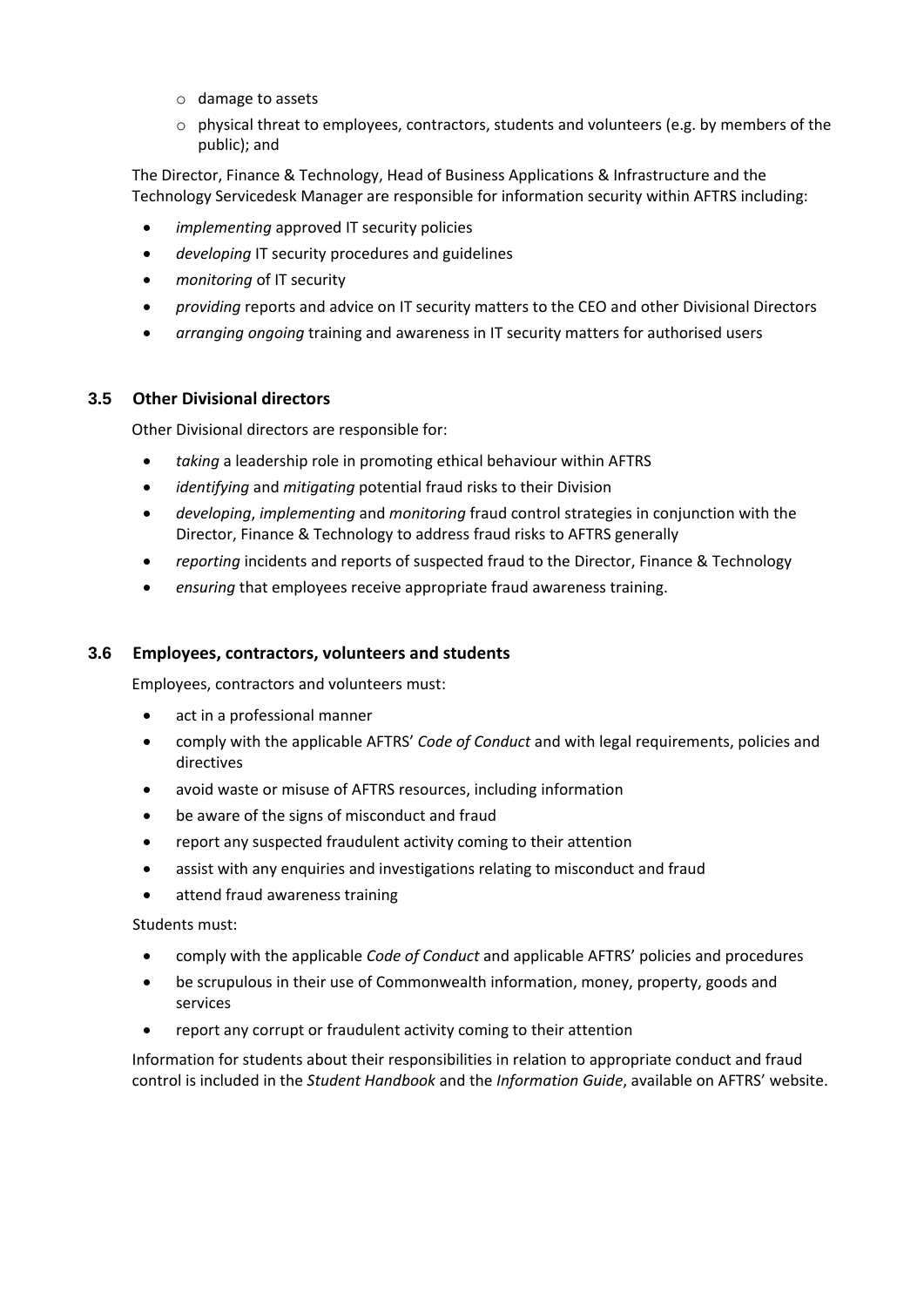# <span id="page-6-0"></span>**4 Preventing and detecting fraud or suspected fraud**

AFTRS adopts a number of strategies and controls to prevent, detect and respond to suspected fraudulent activity. In addition to the FCP, strategies include integrity frameworks through the *Administrative Orders* and *Codes of Conduct*, pre-employment and other screenings, fraud awareness training, fraud risk assessments, robust internal controls, data analysis, management report reviews, the establishment of clear reporting channels and protection of people who disclose suspected fraud.

Further information about the other strategies is as follows:

# <span id="page-6-1"></span>**4.1 Appointment screenings**

The appointment of new, non-casual staff is governed by the *AFTRS Enterprise Agreement 2017* and AFTRS' *Staff Recruitment Policy*. *AFTRS Enterprise Agreement 2017* and the Policy and Procedures clearly outline the expected staff engagement and authorisation processes and are retained on the intranet.

New staff appointments must be authorised in accordance with AFTRS' Human Resource delegations of authority.

All new staff are required to provide evidence of their identity, and reference checks are also completed. Employees who are residents of Australia have to supply bank details, tax file numbers, superannuation membership numbers, and their home address, phone number and email address. Non-resident casuals asked to work at AFTRS' premises must show their passport and relevant work visa.

All Executives, senior teaching staff identified by the Executive, and other Heads of Department with governance responsibilities are required to be assessed as a 'Fit and Proper Person' by the CEO. This is a combination of a Declaration and National Police check. Employees engaged to fill other Identified Positions who have access to extensive personal information or across-School financial expenditure, or processing authority, also require a National Police Check. All AFTRS employees must have a clearance to work with children according to applicable law.

# <span id="page-6-2"></span>**4.2 Fraud awareness training**

All staff have access to applicable legislation, and the *Administrative Orders*, *Code of Conduct* and other policies and procedures, through AFTRS' website and intranet. New staff are informed about the *Code of Conduct* at induction.

Employees who will exercise financial delegations as part of their role have additional fraud control awareness training at induction with the Head of Finance.

Existing staff have access to a number of Information Sheets on Fraud Control through the Intranet, which include information on their responsibilities and how to report suspected fraudulent activity.

New and existing staff are required to complete the Fraud Awareness e-learning module every two years. Staff are also required to attend any additional, compulsory face-to-face training conducted by Finance. HR tracks e-learning training completion status in the e-learning system (Moodle) and follows up with employees who have not adequately completed all compulsory training.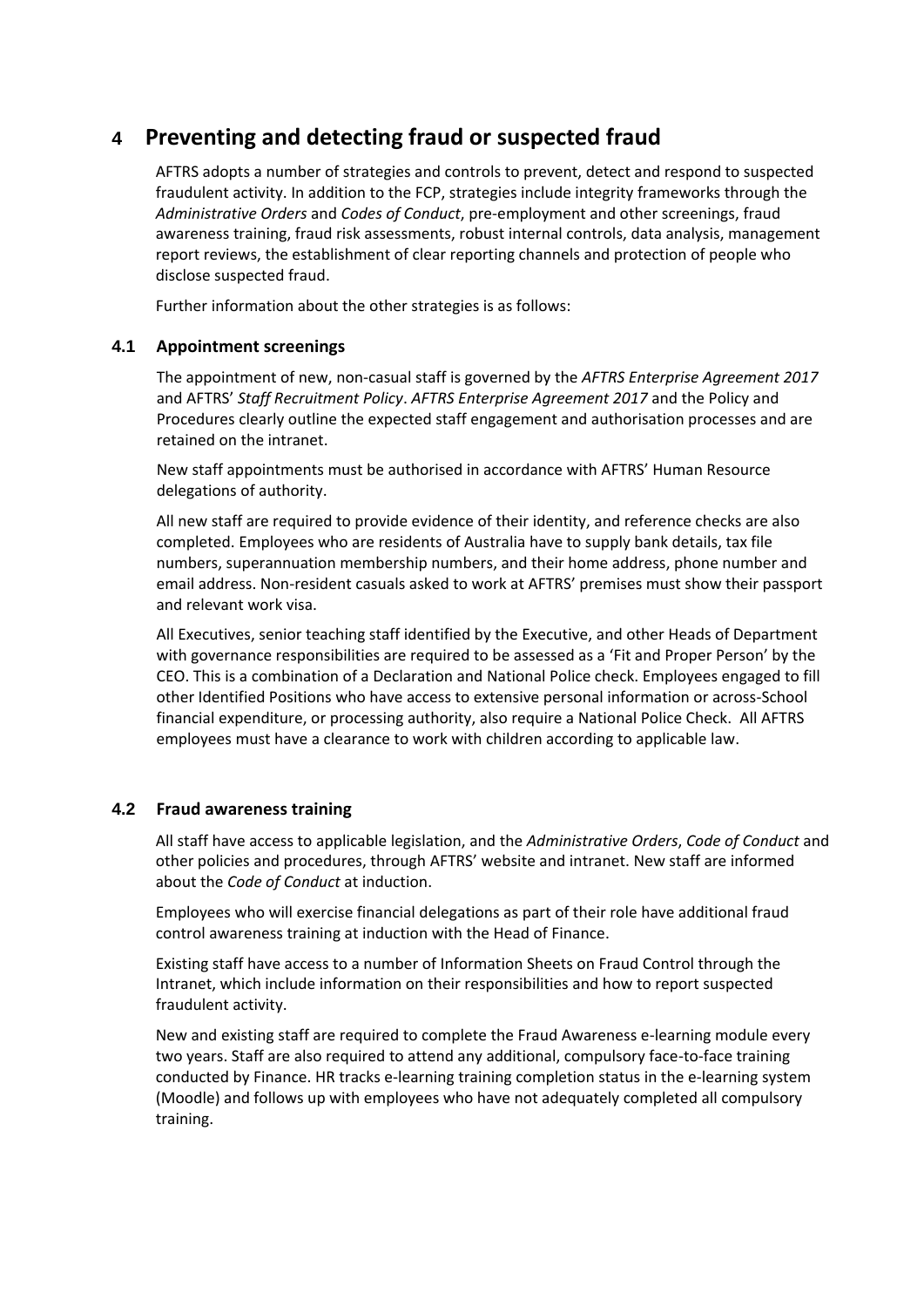AFTRS' *Fraud Control Policy* and modified FCP are accessible to everyone, including the public, on AFTRS' website, and are updated or replaced where necessary because of external or internal changes, such as new or amended legislation or new AFTRS' structures or systems.

#### **Internal and external fraud risk assessments**

Fraud risk management is treated as part of AFTRS' general Risk Management Framework.

AFTRS conducts its specific, periodic, fraud risk assessment process across the School in accordance with the relevant, key principles of the *Risk Management – Guidelines and Principles* (AS/NZS ISO 31000:2009). The approach meets the requirements of the Guidelines and is augmented by AFTRS applying the principles contained in the *Fraud Control in Australian Government Entities – Better Practice Guide (March 2011)*.

The approach qualitatively assesses controls, and measures the likelihood, consequence, and the residual risk of each potential fraud risk. The residual risk is the level of risk that remains after considering all existing controls. The residual risk rating, in combination with the controls assessment, provides information about areas where management attention or action is required.

| Rating             | <b>Residual Risk Definition</b>                                                                                                                                                                                                          |
|--------------------|------------------------------------------------------------------------------------------------------------------------------------------------------------------------------------------------------------------------------------------|
| <b>High</b>        | Risk must be assessed and reduced as soon as possible. If it cannot be reduced from high, Management<br>must demonstrate to the CEO that due diligence systems are in place and appropriate corporate governance<br>can be demonstrated. |
| <b>Significant</b> | Ensure system and technical controls are such that the CEO agrees that the risk is as low as is reasonably<br>practicable and due diligence systems are in place and appropriate corporate governance can be<br>demonstrated.            |
| <b>Moderate</b>    | Ensure management system controls risk, managerial responsibility is defined and key controls subject to<br>regular reviews.                                                                                                             |
| Low                | Acceptable Risk – Review consequence and likelihood, Manage through routine procedures and key controls<br>subject to regular reviews.                                                                                                   |

Residual risks are rated as follows:

Internal fraud risk assessments are conducted as part of the regular and ongoing risk management framework. .

From time to time, the Director, Finance & Technology engages an external service provider to conduct whole-of-School general business risk assessments and fraud risk assessments, and to provide recommendations for further action.

In addition, from time to time, the Director, Finance & Technology arranges for external service providers to conduct data analysis of specific aspects of the finance and payroll systems.

AFTRS recognises that auditors also have a role to play in the detection and reporting of fraud.

# <span id="page-7-0"></span>**4.3 Internal controls**

AFTRS has developed and maintains strong internal controls against fraud in all areas of its operations.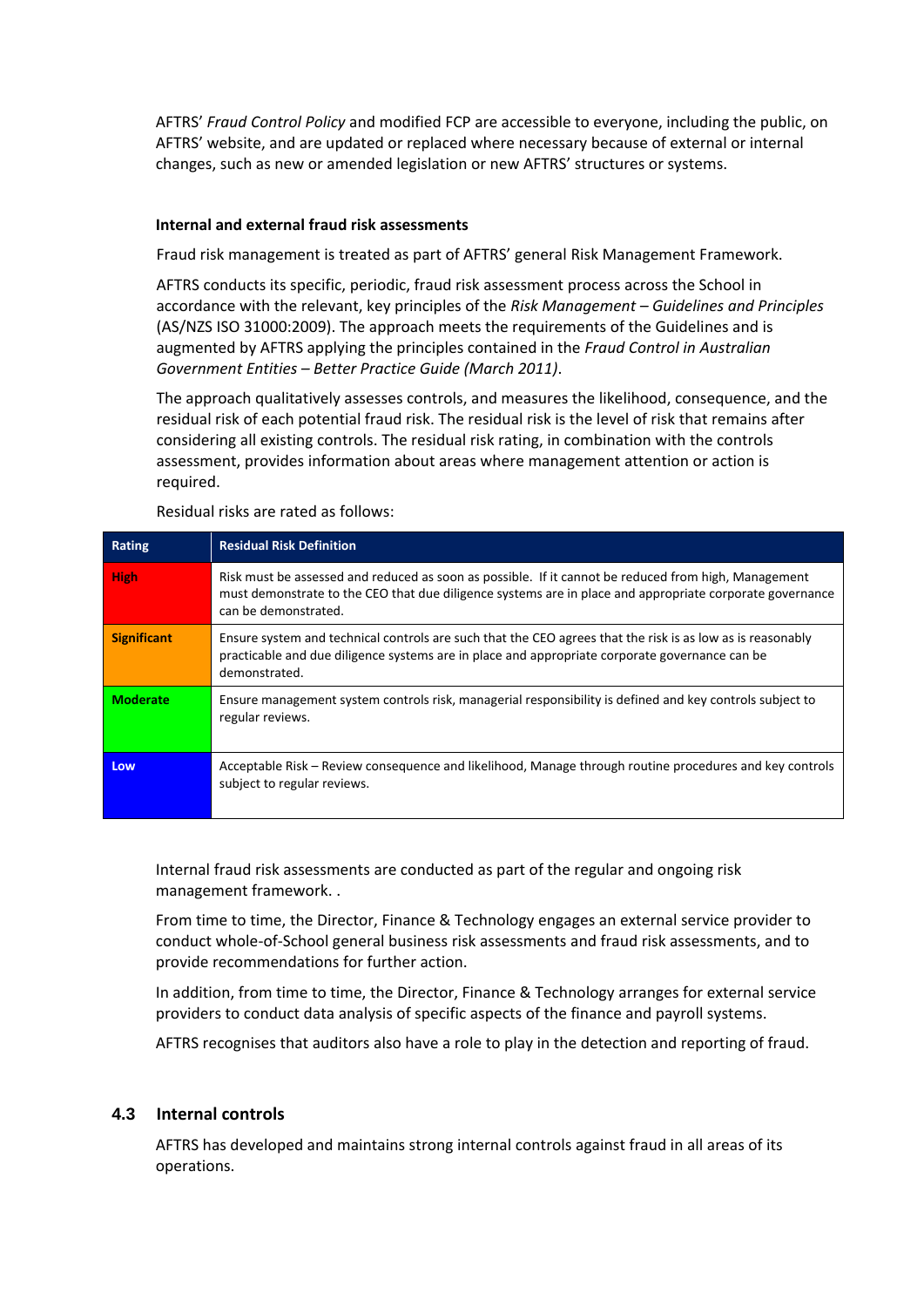These controls are established by the *Administrative Orders* and by the implementation of policies and procedures covering a range of issues, including:

- guarding against employee identity fraud, and nepotism and corruption;
- protecting AFTRS' assets and infrastructure and establishing and maintaining security;
- preventing or mitigating conflicts of interest and potential bribery and corruption;
- safeguarding AFTRS' finances; and
- ensuring all students are dealt with fairly and equitably, and ensuring students behave with academic integrity.

If, however, any fraud is detected, or any unacceptable fraud risk, AFTRS will re-assess the relevant internal controls to determine whether they need to be adjusted or replaced and make any necessary changes as soon as practical.

#### <span id="page-8-0"></span>**4.4 Internal Audit**

The purpose of Internal Audit reviews are to promote a risk aware culture, make recommendation to improve business risk management processes and controls and provide independent assurance that internal control systems are adequate and operating effectively.

AFTRS recognises that both external and internal auditors have a role to play in the detection and reporting of fraud.

# <span id="page-8-1"></span>**5 Reporting a fraud suspicion**

Everyone is encouraged to report or disclose information that shows or tends to show fraudulent behaviour.

Whistle-blowing is one the most common methods of detecting fraud and AFTRS has implemented the *Public Interest Disclosure Act (2013) (*PID Act*)*.The PID Act encourages disclosure of suspected wrongdoing in government entities and provides protections to people who make public interest disclosures (PIDs), and requires agencies to take action.

The PID Act:

- Encourages and facilitates public interest disclosures by public officials
- Ensures public officials who make public interest disclosures are supported and protected from adverse consequences
- Ensures disclosures by public officials are properly investigated and dealt with.

#### <span id="page-8-2"></span>**5.1 Who can a suspected fraud be reported to?**

A suspected fraud may be reported to:

- Any member of the Executive
- Head of Finance
- Head of Production Technology
- Technology Service Desk Manager
- Head of Facilities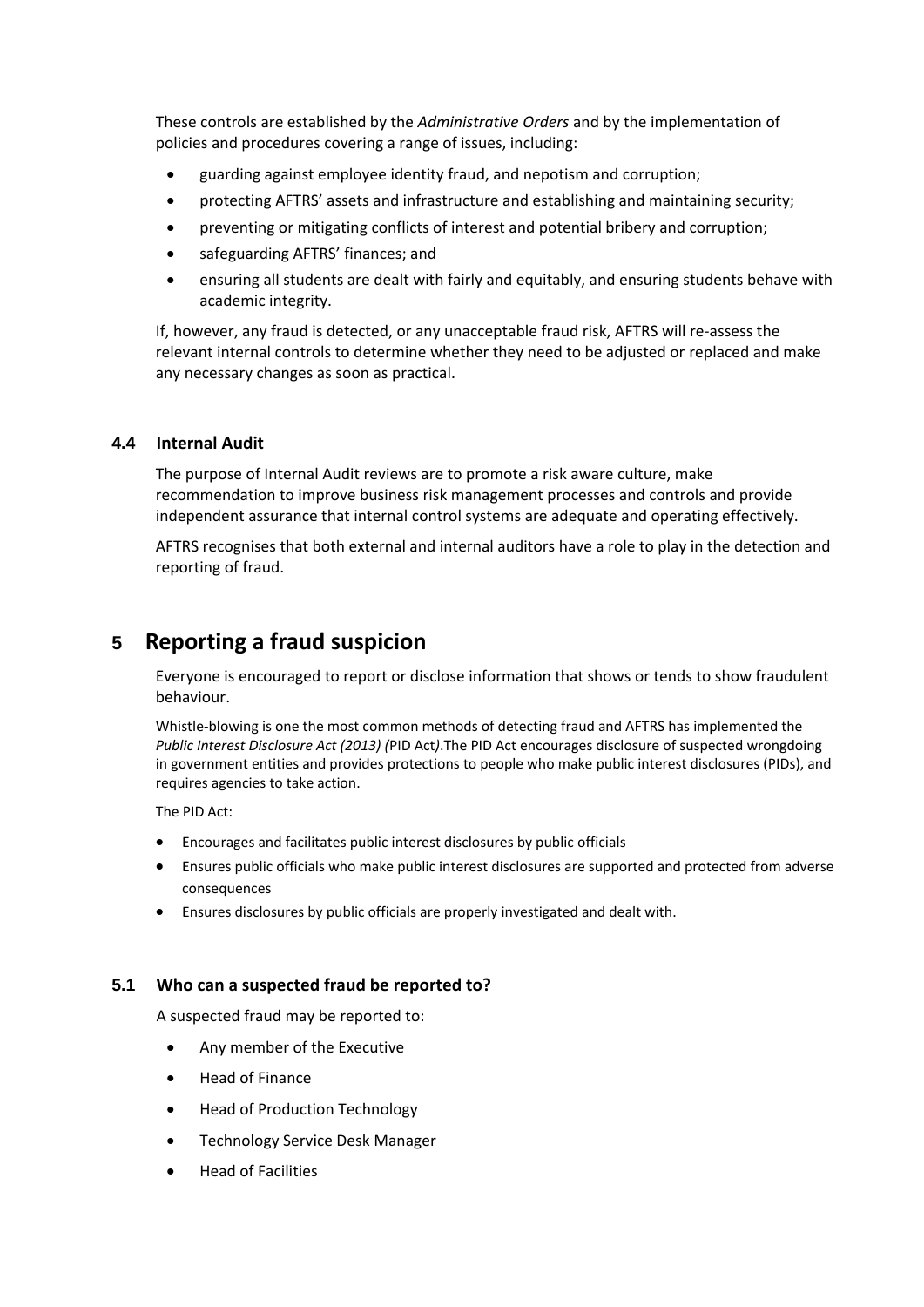- Head of Learning & Student Experience
- A supervisor
- a Public Interest Disclosure (PID) officer

Law enforcement agencies may also be approached if a person has evidence that a crime has been committed.

#### <span id="page-9-0"></span>**5.2 How are reports to be made?**

A report may be given verbally or in writing, on the phone, in person or electronically. The report should include as much information as possible to explain and justify the allegation and enable (at least the start of) an investigation.

An employee, contractor, volunteer or student who suspects that fraudulent activity is occurring must:

#### • **Note observations**

- o not jump to conclusions
- o not conduct their own investigations
- **Report Concerns**
	- o report concerns and provide written allegations to the appropriate person
	- $\circ$  refer any relevant documents (which must not be altered) as possible evidence to the appropriate person, and ensure they are stored securely.
- **Inform only those who need to know**
	- o to prevent possible destruction of evidence
	- o as protection against any pressure from those involved
	- o to avoid compromising future proceedings
	- $\circ$  to protect the rights of people suspected of fraudulent activity who may, in fact, be innocent.

Managers who receive a report must document the report in the AFTRS' *Fraud Incident Report Form* current at the time they receive the report. A copy of the current version is contained in Attachment 1.

#### <span id="page-9-1"></span>**5.3 Additional information**

A person who is or was an AFTRS' Council member, an employee or an individual employed by a contractor to AFTRS may make a report about suspected fraudulent conduct under the *Public Interest Disclosure Act 2013* (PID Act). Details about reports made under the PID Act, and how they are to be dealt with, are set out in the PID Procedures available on AFTRS' website and in Information Sheets available to staff on AFTRS' Intranet.

AFTRS is committed to supporting and protecting people (and the careers of employees) who report suspected fraud from victimisation and discrimination, so long as they are not involved in the fraud.

For example: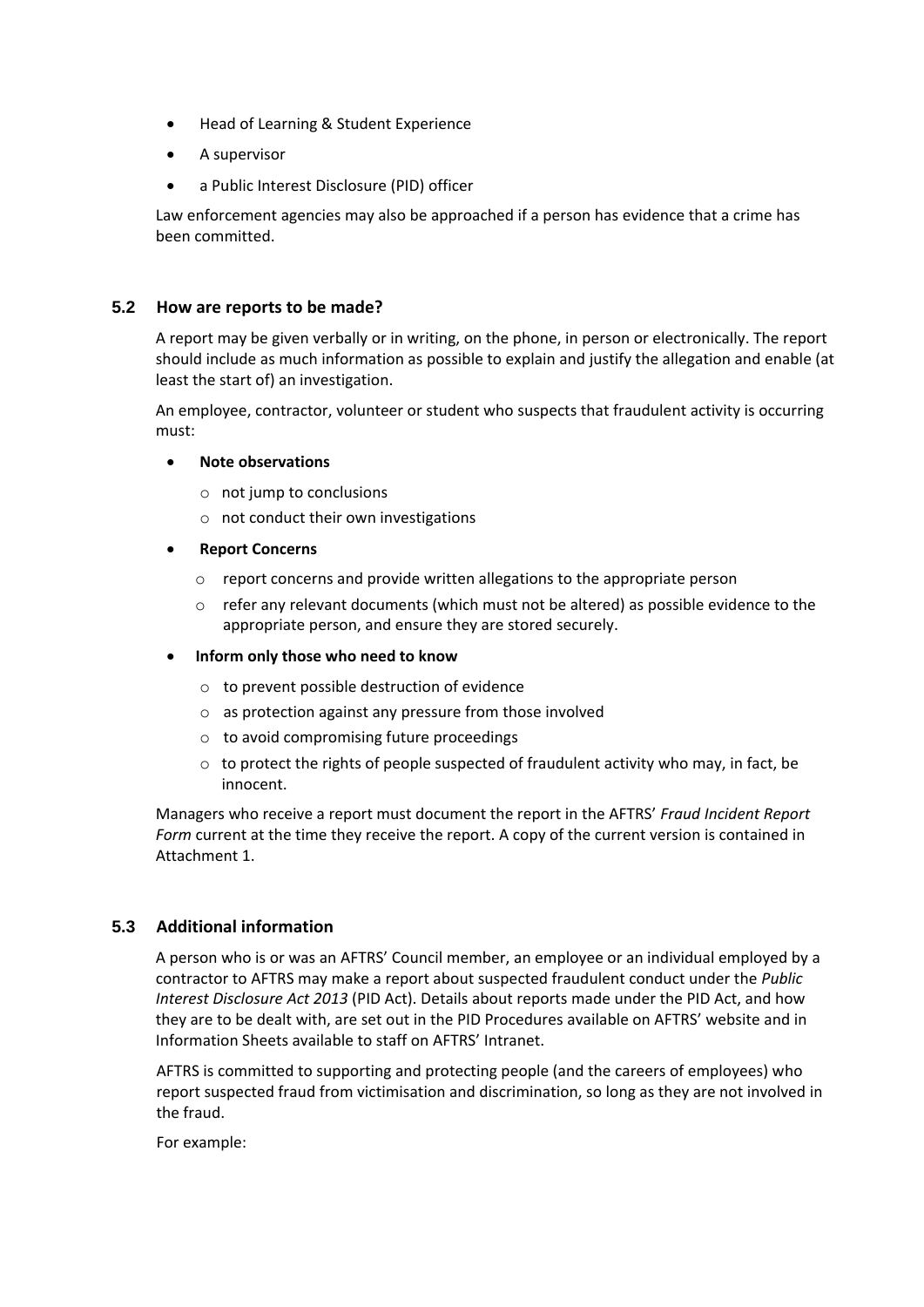- A person making a report under the PID Act is supported and protected under the PID Act from reprisals being taken against them because of the report;
- AFTRS' *Code of Conduct* recognises that 'whistleblowing' is not misconduct, unless the whistleblower was aware at the time that the allegations were not grounded in fact. The AFTRS' 2017 *Enterprise Agreement* requires AFTRS to protect employees who allege breaches of the *Code of Conduct* from victimisation and discrimination in their employment.

AFTRS acknowledges its obligations under the *Privacy Act 1988* in relation to a discloser's identity. However, as the subject of a report will be advised of its content, even if AFTRS maintains a discloser's confidentiality, it may be possible for the report's subject to determine who made it. It may also not be possible to prevent the disclosure of a discloser's identity in the event of criminal prosecutions or civil proceedings. If a discloser is also involved in improper conduct, while AFTRS will take their disclosure into account in any internal disciplinary proceedings, AFTRS will have no power to provide immunity from criminal prosecution.

# <span id="page-10-0"></span>**6 Investigating fraud or suspected fraud**

# <span id="page-10-1"></span>**6.1 Rights of individuals**

People suspected of fraud against AFTRS are considered innocent until they are found to be engaged in fraudulent behaviour. A person suspected of fraud has the right not to have details of the allegation disclosed to and discussed by people not concerned with the matter and no-one should tolerate or promote speculative gossip.

A person who suspects that fraudulent activity may be taking place at AFTRS should, in the first instance, report the activity as indicated in section 5 of the FCP. People working in an area in which fraud is suspected may be interviewed by fraud investigators or by the police.

People have a common law duty to assist police with their investigations. However, a person who believes that the answer to a question during a fraud investigation may implicate them in the fraud has a right not to answer the question. Before an interview, fraud investigators and police are legally bound to advise people of their legal rights, including their right to legal representation during the course of the interview.

#### <span id="page-10-2"></span>**6.2 Overview of investigative processes**

#### **6.2.1 Types of and criteria for investigations**

Investigations of public interest disclosures made under the PID Act will be undertaken according to the PID Act and the *PID Procedures*.

Except in the case of a public interest disclosure under the PID Act, some of the matters to be considered when making decisions on whether or not a fraud suspicion should be investigated and, if it should, the type of investigation that is appropriate, include:

- the cost or value of the alleged fraud;
- the security implications of the alleged fraud;
- the likely cost of investigation or prosecution;
- the possible benefit, including recovery of losses and deterrent value, and non-monetary considerations such as the public interest or damage to the integrity of the entity or Government if the matter is not investigated;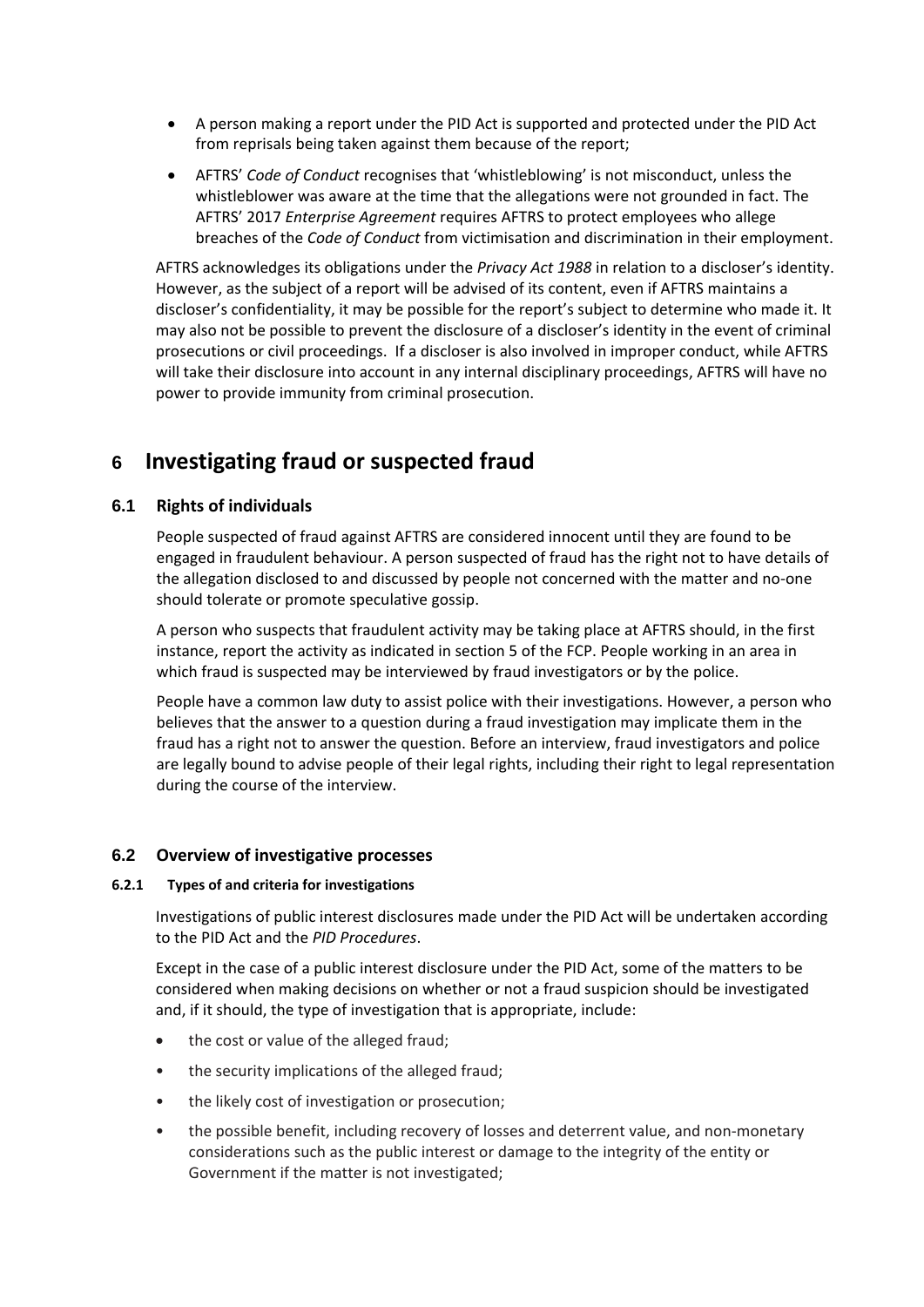- the identity of the person or people suspected of fraud;
- the nature of the alleged fraud;
- the prospect of compiling sufficient evidence for a brief to the Commonwealth Director of Public Prosecutions (**CDPP**);
- the possibility that the fraud is systemic or targeted (rather than an isolated or opportunistic incident);
- the likelihood that the fraud was perpetrated by an external party with internal assistance; and
- the possible ongoing risks caused by or evident in the fraud.

If evidence cannot establish the degree of intention, recklessness or negligence required for a criminal offence, or if the matter is trivial, administrative or civil sanctions may be appropriate.

#### **6.2.2 Internal investigations**

Investigations are only to be carried out by appropriately qualified and experienced personnel, with the appropriate level of managerial oversight. Any external investigators must also be appropriately qualified and supervised.

#### **6.2.3 Preliminary, minor or routine investigations not undertaken by the AFP**

Subject to paragraph 6.2.2 and the PID Act, AFTRS, or an external investigator appointed by AFTRS, may undertake a preliminary investigation, a minor or routine investigation not referred to the AFP, an investigation unlikely to be accepted by the AFP where they do not involve conflicts of interest or politically sensitive matters, and investigations not accepted by the AFP or state or territory police.

A preliminary investigation will decide whether the allegation:

- is not substantiated and no further action will be taken other than to debrief the informant(s)
- is substantiated and warrants further investigation, disciplinary processes or civil action or any of them. If necessary, advice will be sought from the Australian Government Solicitor or other legal advisers to AFTRS on the appropriate course of action
- is likely to be accepted by the AFP under its Case Categorisation and Prioritisation Model (**CCPM**)
- is to be subject to an investigation carried out by an accredited service provider.

AFTRS, or the appointed external investigator, who must be supervised by AFTRS, will conduct an investigation taking into account the Australian Government Investigation Standards (AGIS) and provide:

- a report on the alleged fraud, recommending action to be taken
- if necessary and appropriate taking into account the *Prosecution Policy of the Commonwealth*, a prosecution brief for the CDPP in accordance with the *Guidelines for dealings between Commonwealth investigators and the Commonwealth Director of Public Prosecutions*
- a recommendation on whether or not administrative/disciplinary action be taken against the offender.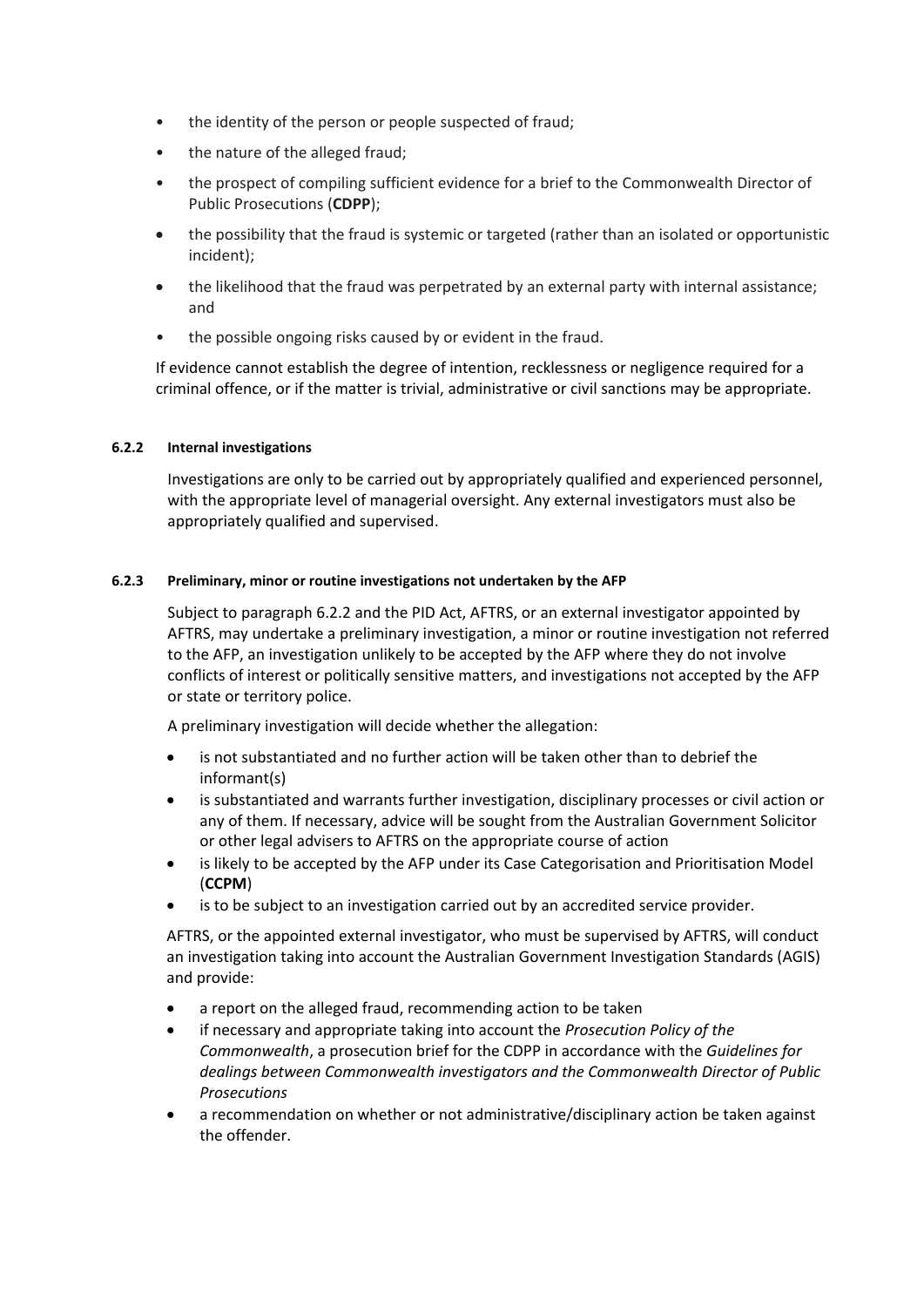The Director, Finance & Technology will be responsible for monitoring investigation contracts and will ensure that:

- external investigators have the appropriate qualifications, experience and security clearances; and
- investigation contracts include monitoring provisions and performance indicators.

#### **6.2.4 Referral of cases to State or Territory police**

Where an incident involves a suspected offence under State or Territory law, the Director, Finance & Technology and the CEO must consider whether or not to refer the incident for investigation by the relevant State or Territory Police force. If the matter may involve cartel conduct, it should be referred to the Australian Competition and Consumer Commission (**ACCC**). If a decision is made to refer the incident, either the Director, Finance & Technology or the CEO may do so. The decision must be reported to the FARM Committee.

#### **6.2.5 Referral of cases to the AFP**

All alleged incidents of serious or complex crime against Commonwealth laws, its revenue, expenditure and policy, must be referred by the Director, Finance & Technology, in consultation with the CEO, to the AFP for investigation. Subject to applicable legislation, the referral is to be made according to the AGIS and the referral process published on the AFP website. The decision must be reported to the FARM Committee.

Alleged incidents of fraud, which may warrant referral to the AFP, are those involving:

- a significant monetary or property loss
- organised or conspiratorial criminal activity
- bribery, corruption or attempted bribery or corruption of a Commonwealth employee or contractors
- the security, standing or integrity of the Commonwealth or AFTRS, or harm to their resources and interests
- harm to the economy, national interest or well-being of Australia
- a serious breach of trust by an AFTRS' official or contractor
- the use of sophisticated techniques or technology to avoid detection
- elements of a criminal conspiracy
- a matter which is known or suspected to involve criminal activity committed on more than one agency of the Commonwealth
- activities that could affect wide aspects of Commonwealth law enforcement
- politically sensitive matters

Any cases of criminal conduct or suspected criminal conduct by any personnel engaged in fraud control or fraud prevention duties, may be referred to the AFP for investigation or advice.

If any incidents are referred to the AFP, the following information should, wherever possible, be provided:

- details of the offence/s; and
- details of the suspected offender/s where known, for example:
	- o name
	- o address
	- o date of birth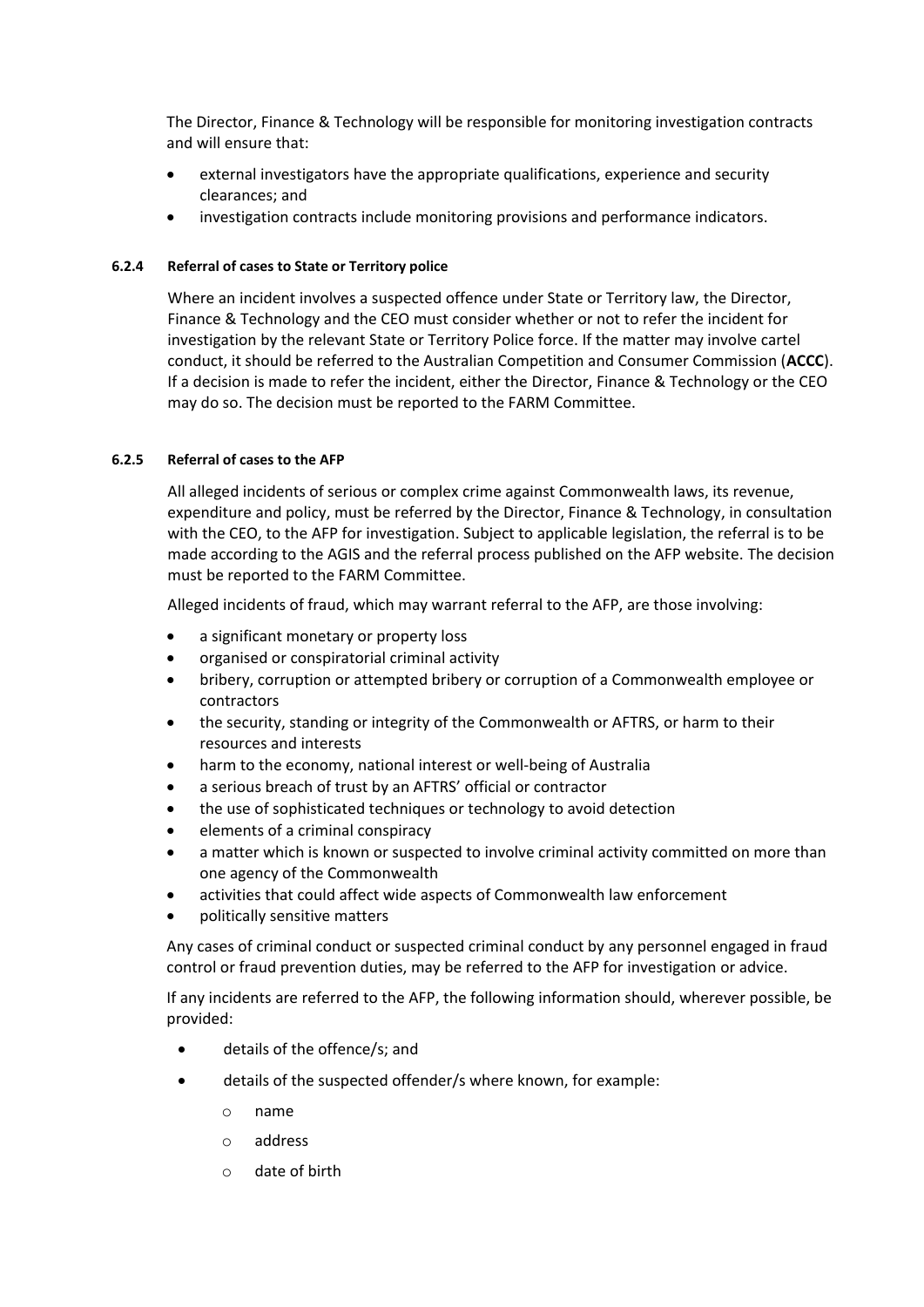- o place of birth
- o whether or not an AFTRS or Commonwealth employee.

The AFP decides whether it will accept an investigation according to its Case Categorisation and Prioritisation Model (**CCPM**).

In circumstances where possible criminal activity is likely to have politically sensitive implications and the assistance of the AFP is to be sought, for information purposes only, the matter must be brought to the attention of the Minister for Justice through the responsible Minister, unless bringing the matter to the attention of the Minister would compromise the investigation.

# <span id="page-13-0"></span>**6.3 Approach to disciplinary action, court proceedings and recovery**

For employees, contractors and volunteers, fraudulent behaviour is a breach of AFTRS' *Code of Conduct*, which may result in suspension, either with or without pay, dismissal or termination of the engagement. AFTRS' Council members, CEO, Divisional Directors and employees may also face disciplinary action if they do not act with honesty, care and due diligence in the discharge of their duties, including their duties under the PGPA Act.

Disciplinary action will generally not be finalised until an investigation is complete. The laying of criminal charges does not prevent disciplinary action.

Apart from taking disciplinary action, in appropriate cases, AFTRS may either bring civil proceedings against an alleged offender, or, where criminal offences are potentially involved, refer the matter to the CDPP (with a brief of evidence). The CDPP then decides whether or not to prosecute.

Employees who commit fraudulent acts are subject to prosecution under the *Criminal Code* (see chapter 7), the *Crimes Act 1914* and the *Proceeds of Crime Act 2002.*

They may also lose superannuation entitlements under the *Crimes (Superannuation Benefits) Act 1989*.

#### **6.3.1 Recovery action**

It is Commonwealth policy that those involved in a crime should not benefit from their criminal activity. AFTRS enforces this policy and will take all reasonable measures to pursue the recovery of lost money or property (generally where the likely benefit, including to reputation and the public interest, and deterrent value, will exceed recovery costs) through:

- *Proceeds of Crime Act 2002*; and
- Civil recovery processes or administrative remedies.

# <span id="page-13-1"></span>**7 Recording and reporting fraud or suspected fraud**

# <span id="page-13-2"></span>**7.1 Record keeping responsibilities**

Documents created in relation to a PID disclosure will be kept according to the PID Procedure.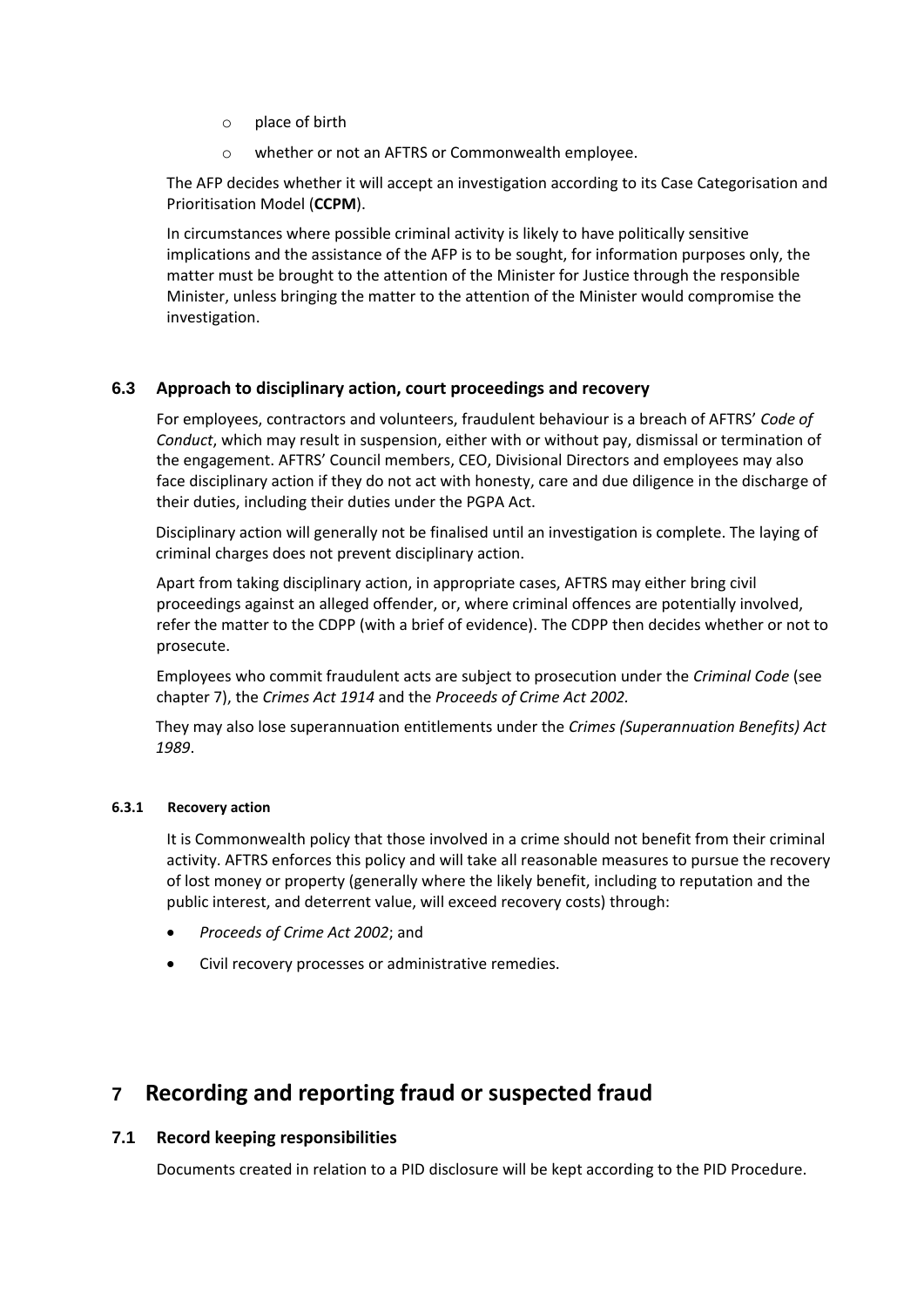Otherwise, the Director, Finance & Technology is responsible for maintaining records of identified or reported incidents of suspected fraud, their investigation and outcome, including decisions to take action, whether civil, administrative or disciplinary, decisions that no action will be taken, and the reasons for a decision.

Unless inconsistent with the PID Act or the *PID Procedures*, records will comply with the AGIS' storage of information requirements, and include details sufficient to enable AFTRS to complete the Australian Institute of Criminology's (**AIC**'s) annual questionnaire. Records will also be kept according to the *Archives Act 1983* and AFTRS' *Disposal Authority*. In cases of theft, the Director, Finance & Technology will keep a list of the items stolen and the depreciated value of each item.

#### <span id="page-14-0"></span>**7.2 Reporting to the FARM Committee**

The Director, Finance & Technology must report to the FARM Committee on:

- all non-trivial identified or reported alleged incidents of fraud against AFTRS;
- all investigations of suspected fraud, whether internal or by external investigators;
- all cases of suspected fraud referred to State or Territory police and all decisions made not to refer cases to State or Territory police;
- all cases of suspected fraud referred to the AFP or the CDPP and all cases of suspected fraud not referred to the AFP;
- the progress and outcome of all identified or reported cases of fraud and all fraud investigations.

#### <span id="page-14-1"></span>**7.3 Reporting to others**

Depending on the specific circumstances AFTRS will report to the Responsible Minister, Australian Instate of Criminology, Attorney General's Department, ACCC and/or Australian Charities and Not-for-profits Commission as required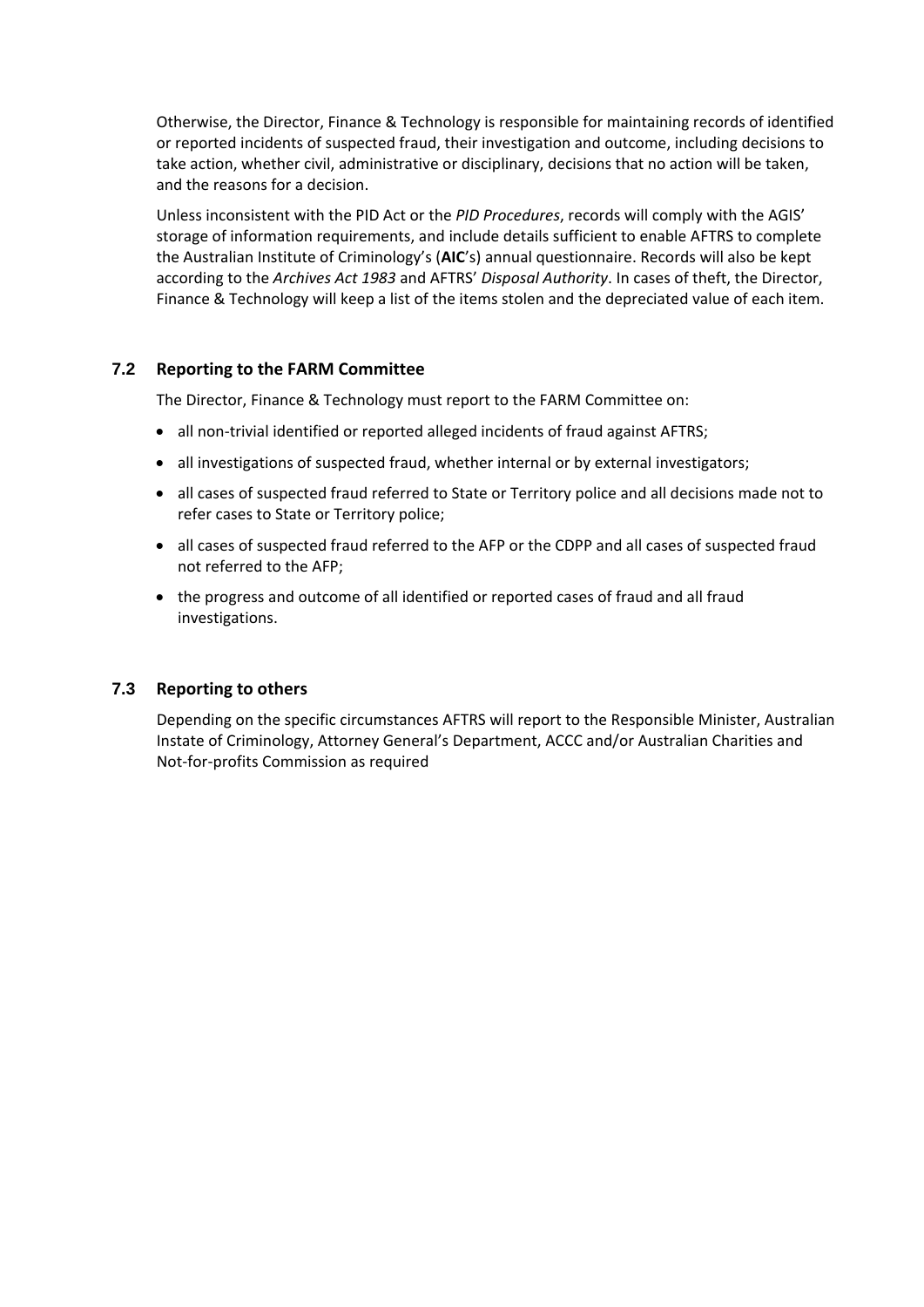# <span id="page-15-0"></span>**Attachment 1 - Fraud Incident Report Form**

**1. Details of suspected fraud**

**Please include the names, positions, and details of all individuals or organisations suspected of fraud, and state whether internal or external to AFTRS:**

**2. Describe the suspected fraud, for example, what does it involve? When did it occur? Where did it occur? How did it occur?** 

**3. Details about evidence, for example, what evidence exists? Where is it? Who holds it?**

**4. Details about the person making the report, unless anonymous, for example, name, position, relationship to AFTRS, contact details:**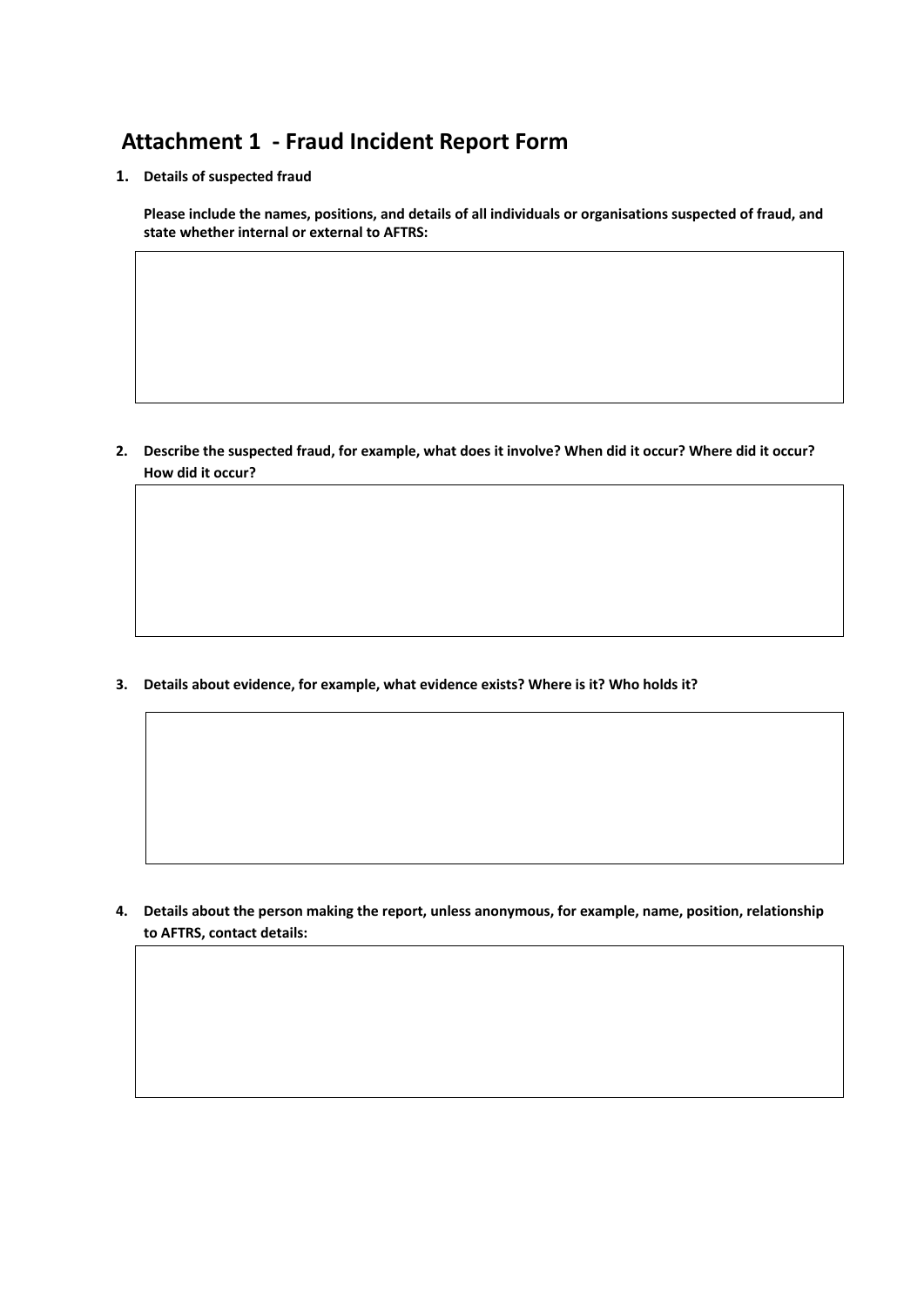#### **5. How was fraud detected?**

| <b>No</b> | <b>Method of detection/notification</b>                                | Tick, if<br><b>YES</b> |
|-----------|------------------------------------------------------------------------|------------------------|
| 1.        | Internal controls/audit/investigation                                  |                        |
| 2.        | Staff member/colleague discovered                                      |                        |
| З.        | Internal anonymous whistle-blower/informant                            |                        |
| 4.        | External audit/investigation                                           |                        |
| 5.        | Notification by police or other law enforcement agencies/investigation |                        |
| 6.        | External whistle-blower/informant                                      |                        |
| 7.        | Credit card issuer                                                     |                        |
| 8.        | Media                                                                  |                        |
| 9.        | Offender self-reported                                                 |                        |
| 10.       | Not recorded/unknown                                                   |                        |
| 11.       | Other $-$ please specify                                               |                        |

# **6. Focus of suspected fraud**

| <b>No</b> | <b>Focus</b>                                                                                           | Tick, if<br><b>YES</b> |
|-----------|--------------------------------------------------------------------------------------------------------|------------------------|
| 1.        | Equipment                                                                                              |                        |
|           | Theft of telecommunications or computer equipment (including mobile devices)                           |                        |
|           | Theft of other government equipment                                                                    |                        |
|           | Theft of consumable stock (office related)                                                             |                        |
|           | Theft of consumable stock (other)                                                                      |                        |
|           | Misuse of government equipment                                                                         |                        |
|           | Unable to be determined                                                                                |                        |
|           | Other equipment - please specify                                                                       |                        |
|           |                                                                                                        |                        |
| 2.        | <b>Entitlements</b>                                                                                    |                        |
|           | Expenses (other than travel)                                                                           |                        |
|           | <b>Travel claims</b>                                                                                   |                        |
|           | Payroll fraud                                                                                          |                        |
|           | Leave and related entitlements                                                                         |                        |
|           | Unable to be determined                                                                                |                        |
|           | Other entitlements - please specify                                                                    |                        |
|           |                                                                                                        |                        |
| 3.        | Information                                                                                            |                        |
|           | Obtaining or using information without authorisation (excluding personal information)                  |                        |
|           | Obtaining or using personal information without authorisation                                          |                        |
|           | Providing false or misleading information, or failing to provide information when<br>required to do so |                        |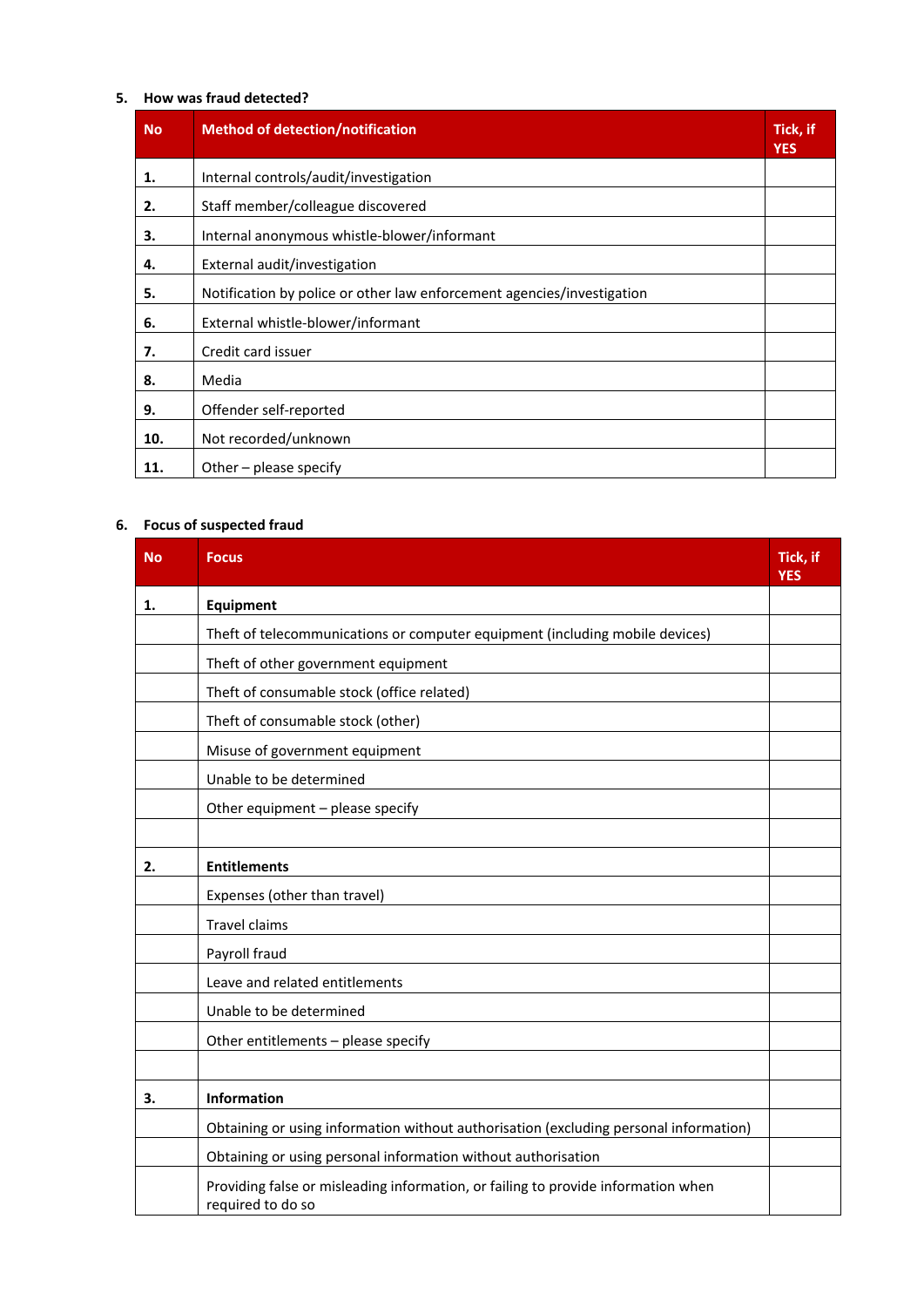| <b>No</b> | <b>Focus</b>                                                                 | Tick, if<br><b>YES</b> |
|-----------|------------------------------------------------------------------------------|------------------------|
|           | Use of agency logo or name without authorisation                             |                        |
|           | Misuse of agency intellectual property                                       |                        |
|           | Unable to be determined                                                      |                        |
|           | Other information - please specify                                           |                        |
|           |                                                                              |                        |
| 4.        | <b>Financial benefits</b>                                                    |                        |
|           | Obtaining cash/currency without permission (including theft of petty cash)   |                        |
|           | Misuse or theft of government credit cards, travel cards or other cash cards |                        |
|           | Misuse or theft of cab charge                                                |                        |
|           | Theft of property other than cash                                            |                        |
|           | <b>Procurement offences</b>                                                  |                        |
|           | Bankruptcy offences (hiding or disposing of assets)                          |                        |
|           | Falsification of documents in order to gain financial benefits               |                        |
|           | Unable to be determined                                                      |                        |
|           | Other financial benefits - please specify                                    |                        |
|           | Other - please specify                                                       |                        |

#### **7. Method of suspected fraud**

| <b>No</b> | <b>Method</b>                                                                      | Tick, if<br><b>YES</b> |
|-----------|------------------------------------------------------------------------------------|------------------------|
| 1.        | <b>Misuse of ICT</b>                                                               |                        |
|           | Accessing information or programs via a computer without authorisation             |                        |
|           | Copying or altering data or programs without authorisation                         |                        |
|           | Misuse of email                                                                    |                        |
|           | Manipulation of a computerised accounting system                                   |                        |
|           | Insertion of malicious code                                                        |                        |
|           | Interference with computer networks                                                |                        |
|           | Unable to be determined                                                            |                        |
|           | Other misuse of $IT$ – please specify                                              |                        |
|           |                                                                                    |                        |
| 2.        | <b>Misuse of identity</b>                                                          |                        |
|           | Creating and/or using a fictitious identity                                        |                        |
|           | Use of another employee's or contractor's identity without their knowledge         |                        |
|           | Fraudulently using another person's identity with their permission                 |                        |
|           | Unauthorised use of another person's password, PIN or access pass                  |                        |
|           | Unauthorised use of another person's Tax File Number or Australian Business Number |                        |